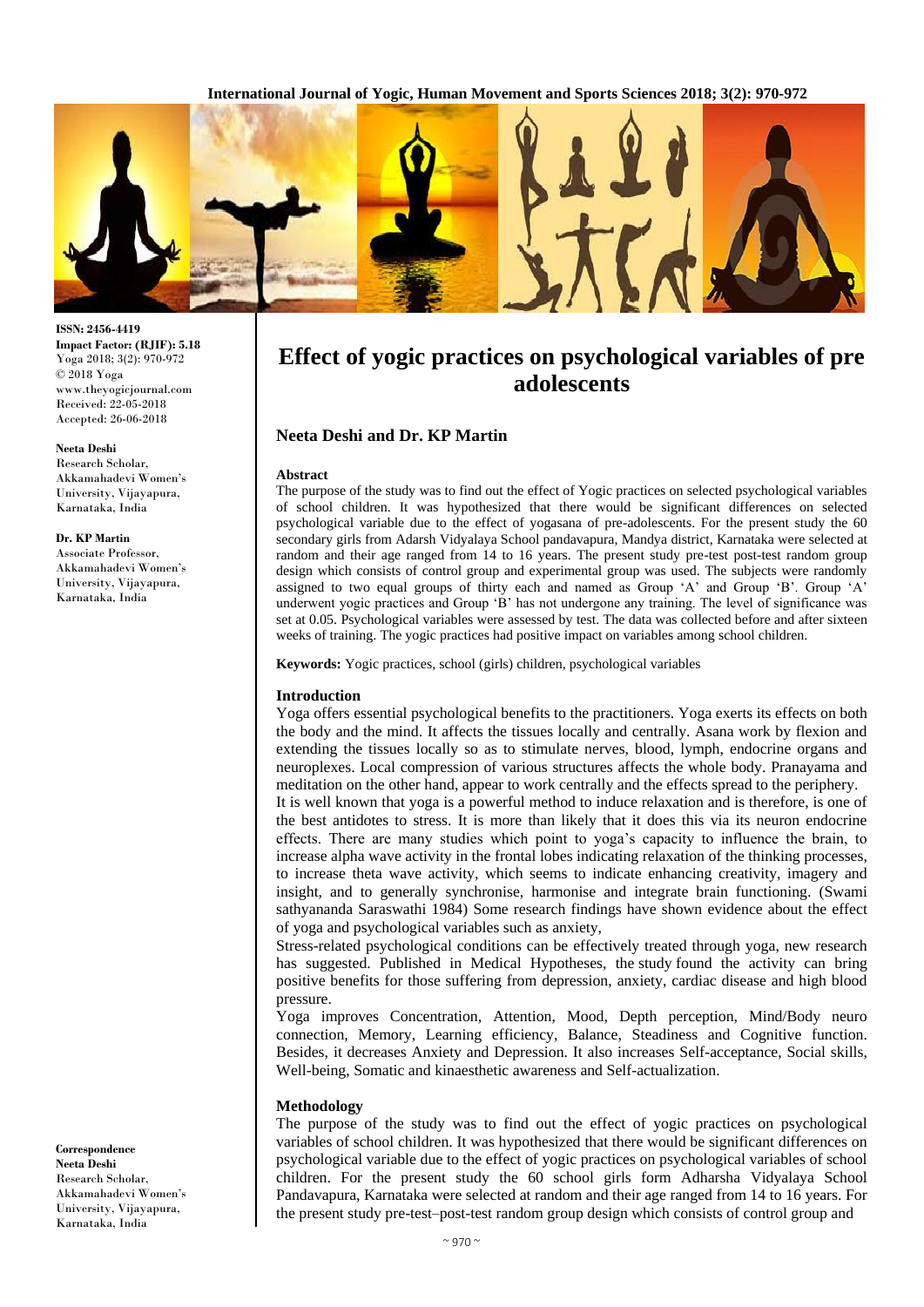International Journal of Yogic, Human Movement and Sports Sciences

experimental group was used. The subjects were randomly assigned to two equal groups of thirty each and named as group 'A' and Group 'B'. Group 'A' underwent yogic practices and Group 'B' has not undergone any training. The data was collected before and after sixteen week of training. The data was analysed by applying dependent t test. The level of significance was set at 0.05.of pre adolescents in Yogic practices group.

**Table 1:** Variables and Tests

| S. No. | <b>Variables</b>         | <b>Test</b>          |
|--------|--------------------------|----------------------|
|        | <b>Mental Health</b>     | <b>Ouestionnaire</b> |
|        | <b>Stress Management</b> | <b>Ouestionnaire</b> |
|        | Self Confidence          | <b>Ouestionnaire</b> |

## **Results**

After the sixteen weeks of Yogic practices there was significant improvement on Psychological variables. The data health (MH), Stress Management (SM) and Self Confidence (SC) on before and after the yoga training of experimental and control groups are analyzed and presented in Tables.

## **Yoga group**

Hypothesis: There is no significant difference between pretest and post-test scores of Psychological variables i.e. mental health (MH), Stress Management (SM) and Self Confidence (SC) of pre adolescents in Yoga exercise group.

To test or accomplish above hypothesis, the dependent t test was performed and the results are presented in the table given below.

**Table 2:** Results of dependent t test between pre-test and post-test scores of Psychological variables i.e. mental health (MH), Stress Management (SM) and Self Confidence (SC) of pre adolescents of pre adolescents in Yoga exercise group

| Variables              | Time      | Mean   | Std.Dv. | <b>Mean Diff.</b> | SD Diff. | <b>Paired t</b> | <b>P-value</b> |
|------------------------|-----------|--------|---------|-------------------|----------|-----------------|----------------|
| Mental health (MH)     | Pre-test  | 150.73 | 4.49    |                   |          |                 |                |
|                        | Post-test | 198.83 | 4.36    | $-48.10$          | 4.86     | $-54.2194$      | $0.0001*$      |
|                        | Pre-test  | 94.57  | 7.60    |                   |          |                 |                |
| Stress Management (SM) | Post-test | 156.70 | 4.19    | $-62.13$          | 6.47     | $-52.5669$      | $0.0001*$      |
| Self Confidence (SC)   | Pre-test  | 30.87  | 4.86    |                   |          |                 |                |
|                        | Post-test | 12.73  | 2.45    | 18.13             | 3.28     | 30.3062         | $0.0001*$      |

The results of the above table clearly showed that

There is a significance difference between pre-test and posttest scores of motor variable i.e. Mental health (MH) of pre adolescents in Yoga exercise group (t=-54.2194, *p<*0.05) at 5% level of significance. Thus, the  $H_0$  is rejected and  $H_1$  is not rejected. It means that, the post-test scores are significantly higher as compared to pre-test scores of mental health (MH) of pre adolescents in Yoga exercise group.

 There is a significance difference between pre-test and post-tests scores of motor variable i.e. Stress Management (SM) of pre adolescents in Yoga exercise group ( $t = -52.5669$ ,  $p < 0.05$ ) at 5% level of significance. Thus, the  $H_0$  is rejected and  $H_1$  is not rejected. It means that, the post-tests scores are significantly higher as

compared to pre-test scores of Stress Management (SM) of pre adolescents in Yoga exercise group.

 There is a significance difference between pre-test and post-tests scores of motor variable i.e. Self Confidence (SC) of pre adolescents in Yoga exercise group  $(t=30.3062, p<0.05)$  at 5% level of significance. Thus, the  $H_0$  is rejected and  $H_1$  is not rejected. It means that, the post-tests scores are significantly smaller as compared to pre-test scores of Self Confidence (SC) of pre adolescents in Yoga exercise group. The mean pre-test and post-test scores of Psychological variables are also presented in the diagram given below.



**Fig 1:** Comparison of pretest and posttest scores of Psychological variables of pre adolescents in yoga group

## **Control group**

**Hypothesis:** There is no significant difference between pretest and post-test scores of Psychological variables i.e. mental health (MH), Stress Management (SM) and Self Confidence

(SC) of pre adolescents in control group.

To test or accomplish above hypothesis, the dependent t test was performed and the results are presented in the table given below.